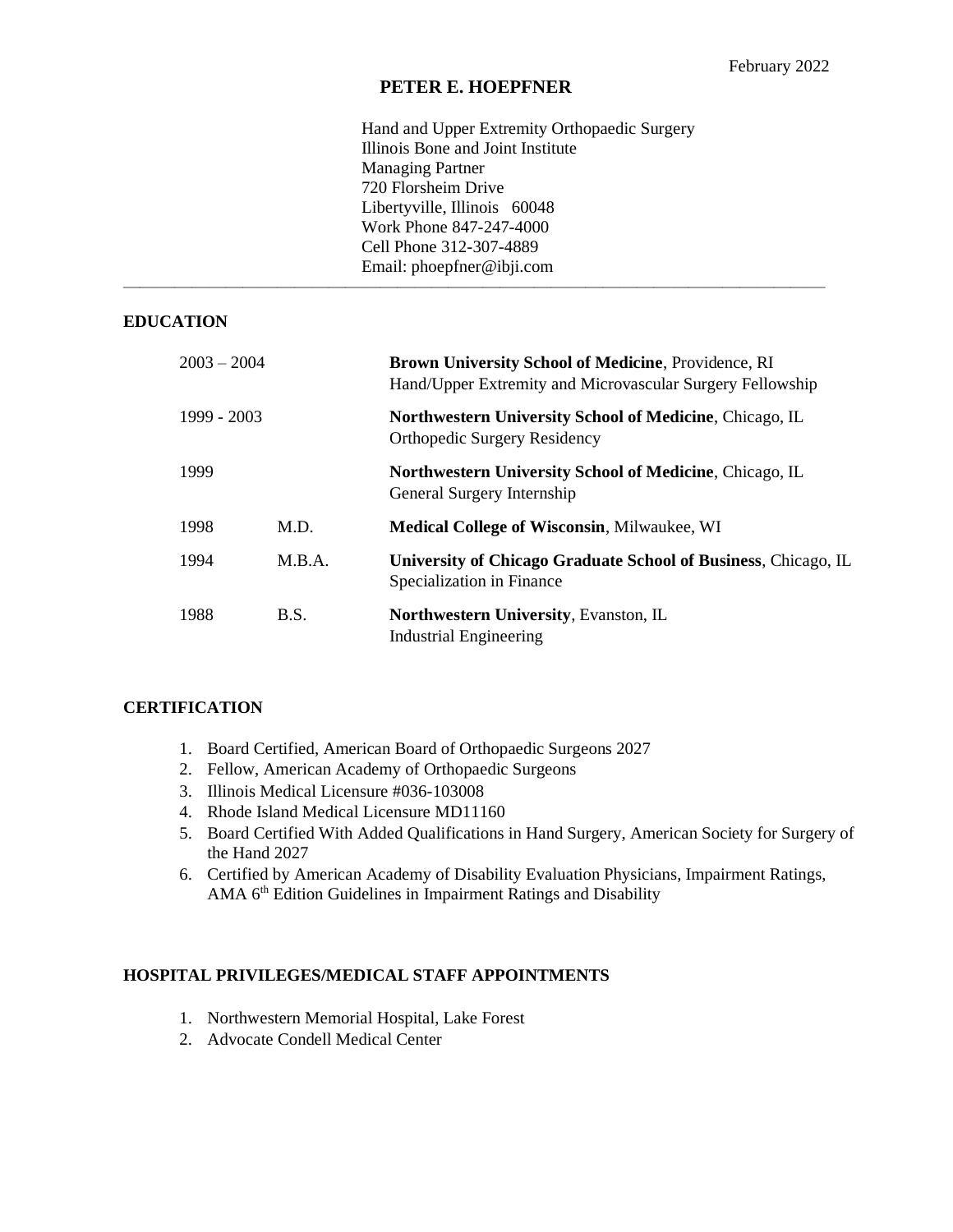# **CURRENT and PREVIOUS STAFF/CLINICAL APPOINTMENTS**

- 3. Managing Partner, Attending Orthopaedic Surgeon, Hand/Upper Extremity Surgery, Illinois Bone and Joint Institute, Libertyville, IL. 2010-present.
- 4. Attending Orthopaedic Surgeon, Hand/Upper Extremity Surgery, Hinsdale Orthopaedic Associates. Hinsdale, IL. 2008-2010
- 5. Assistant Professor of Orthopaedic Surgery, Northwestern University Feinberg School of Medicine. Chicago, IL. 2004-2008
- 6. Attending Staff, Northwestern Memorial Hospital. 2004-2008
- 7. Clinical Instructor Orthopedic Surgery. Rhode Island Hospital. Brown University School of Medicine, Providence, RI. August 2003 – July 2004

## **MULTIMEDIA PUBLICATIONS**

2008 Rodner CM, Hoepfner PE. "Complications in the Management of Distal Radius and Scaphoid Fractures:" *The Fractured Wrist Virtual Fellowship Interactive Multimedia Program*, ed. Steinman, Ring, and Ladd, American Academy of Orthopaedic Surgeons

### **BOOK CHAPTERS**

2007 Kryger Z, Hoepfner PE. Book chapters include Extensor Tendon Injuries, Flexor Tendon Injuries, Peripheral Nerve Injuries, Wrist Fractures. *Practical Plastic Surgery*, ed. Kryger and Sisco, Landes Biosciences, Georgetown, TX

# **RESEARCH**

|      | Principal Investigator, IRB Approved #IRCM 2014-019                                                                                        |
|------|--------------------------------------------------------------------------------------------------------------------------------------------|
| 2014 | Hoepfner P, Katz N, et al.                                                                                                                 |
|      | "Safety and Efficacy of Human Living Cells (StemPlate) for treatment of                                                                    |
|      | Osteoarthritis" Institute of Regenerative Cellular Medicine.                                                                               |
| 2005 | Published, Journal of Hand Surgery, Volume 30, Issue 3, May 2005, p. 580-586<br>Kalainov D, Hoepfner PE, Hartigan B, Carroll C, Genuario J |
|      | "Nonsurgical Treatment of Closed Mallet Finger Fractures" Nonoperative                                                                     |
|      | treatment for 22 large bony mallet injuries is assessed, including functional                                                              |
|      | outcomes, pain profiles, and radiographic results.                                                                                         |
|      | Published, Hand Clinics: Wrist Arthritis, Volume 21, Number 4,                                                                             |
|      | November 2005, p. 531-538                                                                                                                  |
| 2005 | Enna M, Hoepfner PE, Weiss APC                                                                                                             |
|      | "Scaphoid Excision with Four Corner Fusion" Comprehensive Hand Clinics                                                                     |
|      | chapter reviewing the treatment for various stages of wrist osteoarthritis.                                                                |
|      | Review includes anatomy, pathophysiology, classification, treatment                                                                        |
|      | options, and surgical techniques for scaphoid excision with four-corner                                                                    |
|      | fusion.                                                                                                                                    |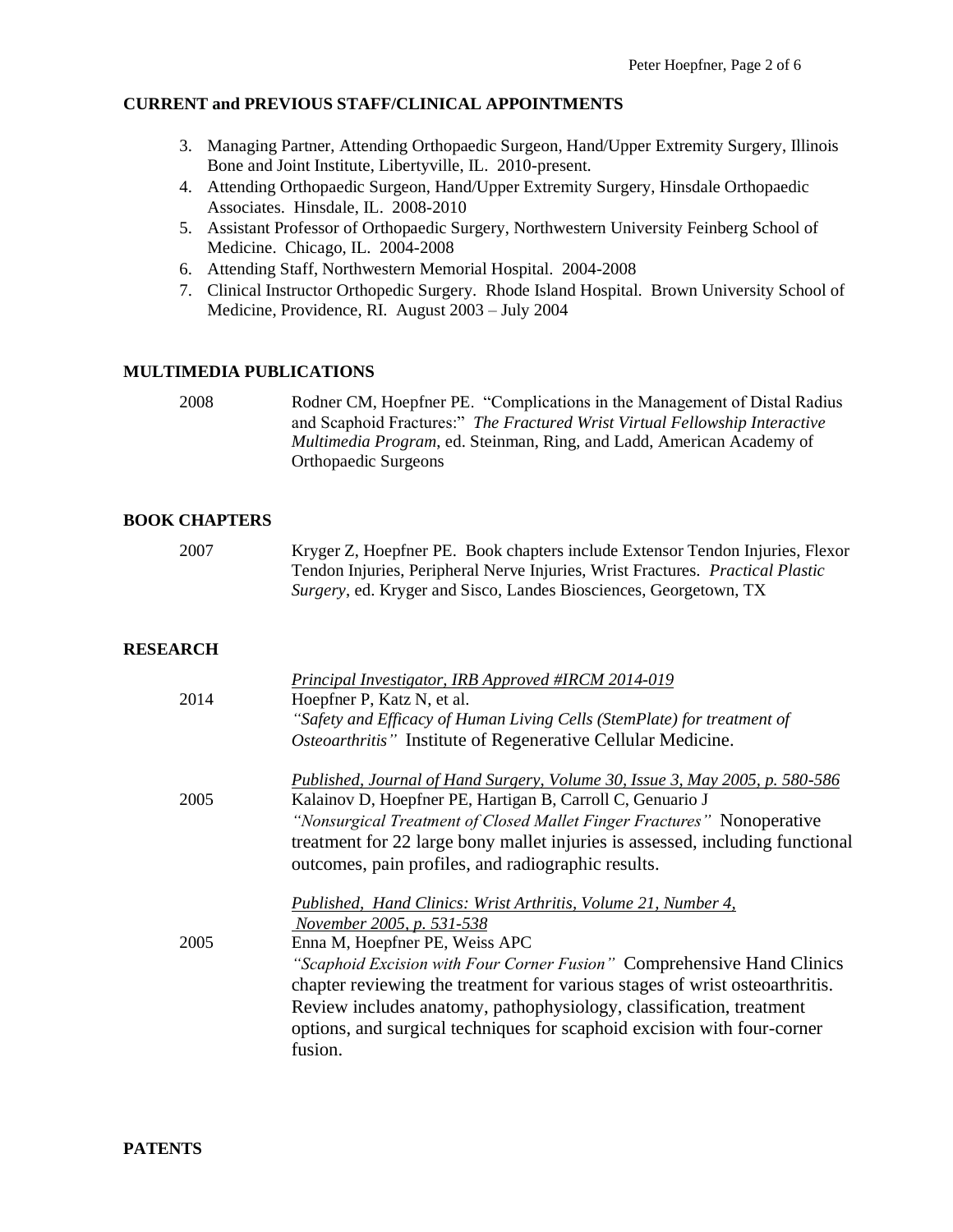Resorbable medical implant and method, with Integra Life Sciences Corporation Plainsboro, New Jersey Granted 10/26/2006 (#20060241777).

#### **SCIENTIFIC PRESENTATIONS**

- 1. Hoepfner P. Taiwan Orthopaedic Trauma Association, Complex Distal Humerus Fracture Management, Video Conference, Taipei, Taiwan, November 2021.
- 2. Hoepfner P. Taiwan Orthopaedic Trauma Association, Innovations in Treating Complex Hand Fractures, Video Conference, Taipei, Taiwan, November 2021.
- 3. Hoepfner P. AAOS Orthopaedic Learning Center , Proximal Humerus Fractures Fix or Replace, Chicago, IL, August 2019.
- 4. Hoepfner P. Taiwan Orthopaedic Trauma Association, Proximal Humerus Fractures, Taipei, Taiwan, September 2018.
- 5. Hoepfner P. Taiwan Orthopaedic Trauma Association, Distal Radius Fractures, Taipei, Taiwan, September 2018.
- 6. Hoepfner P. American Society for Surgery for the Hand Shoulder Instability, Complex Elbow Trauma, New Orleans, LA, January 2018.
- 7. Hoepfner P. Biomet Elite Trauma Series –Upper Extremity Trauma, Miami, FL April 2017. Australian Orthopaedic Surgeon Training.
- 8. Hoepfner P. Biomet Elite Trauma Series –Upper Extremity Trauma, Miami, FL August 2016. Australian Orthopaedic Surgeon Training.
- 9. Hoepfner P. Biomet Elite Trauma Series –Upper Extremity Trauma, New York, NY. May 2016.
- 10. Hoepfner P. Biomet Elite Trauma Series Shoulder to the Fingertip*.* Upper Extremity Chair, Phoenix, AZ. May 2014.
- 11. Hoepfner P. Biomet Elite Trauma Series*.* Upper Extremity Chair, Miami, FL. March 2014.
- 12. Hoepfner P. Biomet Elite Trauma Series*.* Upper Extremity, Miami, FL. February 2014.
- 13. Hoepfner P. Biomet Elite Trauma Series Upper Extremity, Chicago, IL. September 2013.
- 14. Hoepfner P. Biomet Elite Trauma Series*.* Upper Extremity Chair, Las Vegas, NV. June 2013.
- 15. Hoepfner P. Biomet Elite Trauma Series*.* Upper Extremity Chair, Miami, FL. February 2013.
- 16. Hoepfner P. Depuy Signature Series Trauma Symposium*.* Upper Extremity, Miami, FL. December 2012.
- 17. Hoepfner P. Depuy Signature Series Trauma Symposium*.* Upper Extremity, Miami, FL. May 2011.
- 18. Hoepfner P. Depuy Signature Series Trauma Symposium*.* Upper Extremity Chair, Miami, FL. December 2010.
- 19. Hoepfner P. Depuy Signature Series Symposium*.* Upper Extremity Chair, Minneapolis, MN. December 2010.
- 20. Hoepfner P. Depuy Signature Series Trauma Symposium*.* Upper Extremity Chair, Chicago, IL. July 2009.
- 21. Hoepfner P. *Proximal Humerus Fracture Fixation with Locking Plates.* Presented by Dr. Hoepfner, Depuy/Hand Innovations Training Course, St. Louis, MO. September 2007.
- 22. Hoepfner P. *Proximal Humerus Fracture Fixation with Locking Plates.* Presented by Dr. Hoepfner, Orthopedic Learning Center, Chicago, IL. August 2007.
- 23. Hoepfner P. *Fixed Angle Fixation of Distal Radius Fractures and Proximal Humerus Fractures.* Presented by Dr. Hoepfner, Depuy/Hand Innovations Training Course, Green Bay, WI. August 2007.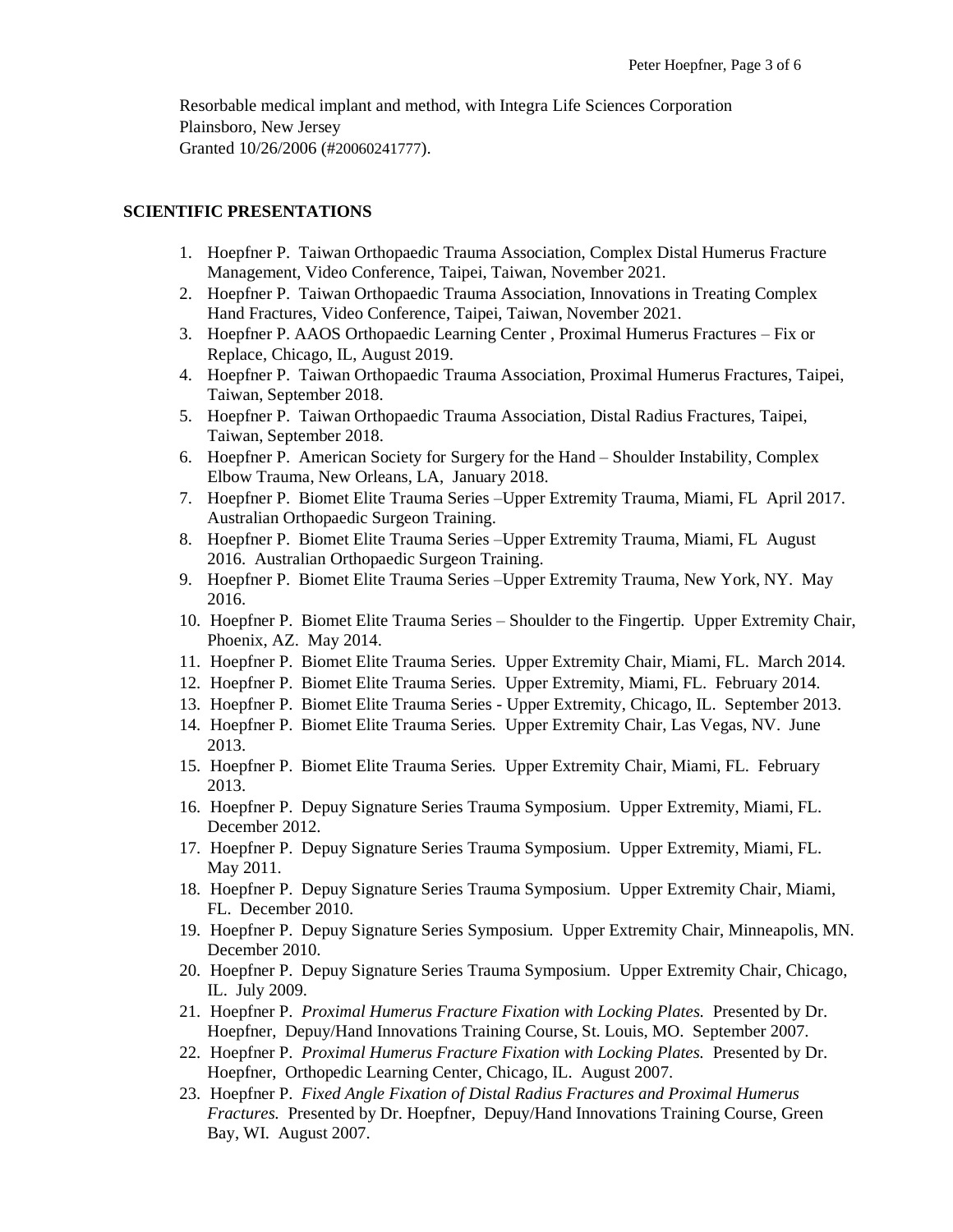- 24. Hoepfner P. *Fixed Angle Fixation of Distal Radius Fractures.* Presented by Dr. Hoepfner, Depuy/Hand Innovations Training Course, St. Louis, MO. March 2007.
- 25. Hoepfner P. *Fixed Angle Fixation of Distal Radius Fractures.* Presented by Dr. Hoepfner, Depuy/Hand Innovations Training Course, Celebration, FL. January 2007.
- 26. Hoepfner P. *Proximal Humerus Fracture Fixation with Locking Plates.* Presented by Dr. Hoepfner, Orthopaedic Learning Center. Chicago, IL. August 2006.
- 27. Palmer A, Hoepfner P. *Variable Angle Volar Distal Radial Locking Plates.* Surgical demonstration and panel member, American Society for Surgery of the Hand Annual Meeting. San Antonio, TX. September 2005.
- 28. Hoepfner P, Kalainov D, Hartigan B, Genuario J. *Nonoperative treatment of mallet finger fractures.* Presented by Dr. Hoepfner, American Society for Surgery of the Hand Annual Meeting. New York, NY. September 2004.
- 29. Lim TH, Hoepfner PE, McGrady LM, Young CC, Raasch WG. *Biomechanical Effect of Inline Skating Wrist Guards on the Prevention of Wrist Fracture.* Presented by Dr. Lim, Orthopedic Research Society Meeting. March 1998

### **EDUCATIONAL PRESENTATIONS**

- 1. Hoepfner P, Instructor, Arthrex Orthopedic Innovation and Technology Conference, *Complex Distal Humerus Fracture Treatment, Complex Hand Fractures*, Naples, FL, February 2020..
- 2. Hoepfner P, *Scapholunate Ligament Injury Repair, Thumb Ligament Injury Repair, Expert Dissections,* Arthrex Regional Training, Grand Rapids, MI, October 2019.
- 3. Hoepfner P, *Complex Elbow Injuries and Return to Work,* Sedgwick, Inc., Chicago, IL, February 2019.
- 4. Hoepfner P, *Cubital and Carpal Tunnel Syndromes,* ESIS, Inc., Chicago, IL, August 2018.
- 5. Hoepfner P, *Elbow – Acute and Repetitive Injuries in the Workplace* Chicago, IL, October 2017.
- 6. Hoepfner P, *Tough Workers Comp Hand Problems – Show Me the Data,* Workers Compensation Lawyers Association, Chicago, IL, September 2017.
- 7. Hoepfner P, *Complex Elbow Injuries Treatment/Therapy,* Chicago Metro Hand Therapy Society, Chicago, IL, July 2017.
- 8. Hoepfner P, *Elbow Injuries*, Illinois Bone and Joint Institute Primary Care Conference, Glenview, IL, March 2017.
- 9. Hoepfner P, *Carpal Tunnel Syndrome – Fact and Fiction*, Illinois Chamber of Commerce Conference, Chicago, IL, October 2016.
- 10. Hoepfner P, *Treatment of Metacarpal and Phalangeal Fractures*, American Society for Surgery of the Hand Comprehensive Review Course, Chicago, IL, July 2016.
- 11. Hoepfner P. *Scaphoid Fractures and Nonunions,* Acumed Bioskills Surgeon Training*,* Los Angeles, CA. March 2016.
- 12. Hoepfner P. *Ulnar Wrist Pain and Instability,* Acumed Bioskills Surgeon Training*,* Los Angeles, CA. March 2016.
- 13. Hoepfner P, Hastings H. *Biomet Elbow Expert Symposium,* Miami, FL. January 2015.
- 14. Hoepfner P, *Treatment of Metacarpal and Phalangeal Fractures*, American Society for Surgery of the Hand Comprehensive Review Course, Chicago, IL, July 2015.
- 15. Hoepfner P, *Dislocations and Ligament Injuries of the Hand*, American Society for Surgery of the Hand Comprehensive Review Course, Chicago, IL, July 2015.
- 16. Hoepfner P, *Treatment of Metacarpal and Phalangeal Fractures*, American Society for Surgery of the Hand Comprehensive Review Course, Chicago, IL, July 2014.
- 17. Hoepfner P, *Dislocations and Ligament Injuries of the Hand*, American Society for Surgery of the Hand Comprehensive Review Course, Chicago, IL, July 2014.
- 18. Hoepfner P, *Hand Trauma*, Trauma Grand Rounds, Condell Medical Center Level One Trauma, April 2013.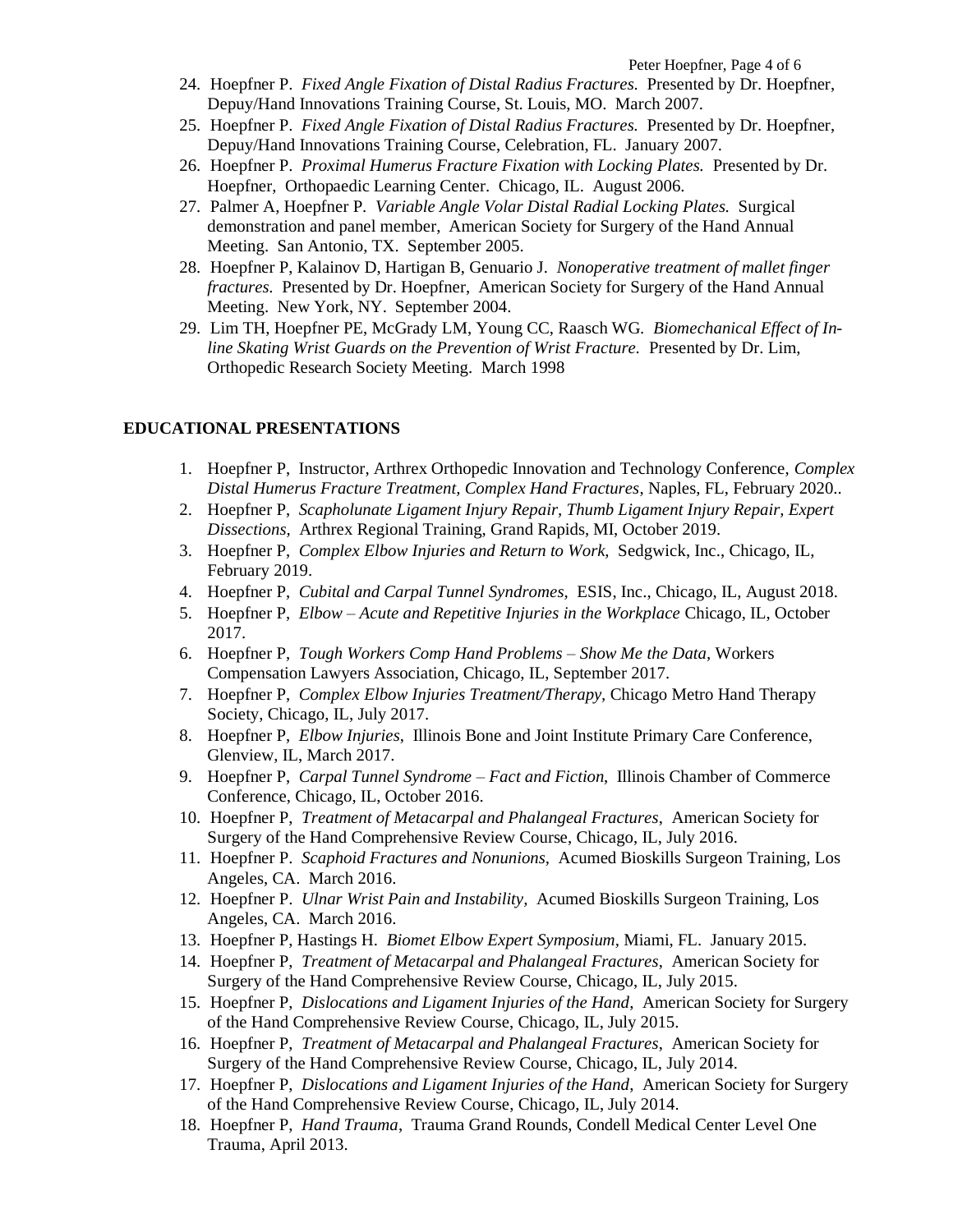- 19. Hoepfner P, *Common Workplace Hand/Upper Extremity Conditions*, Accelerated Rehabilitation Webinar, December 2010.
- 20. Hoepfner P, *Workplace Hand/Upper Extremity Conditions Show Me the Data*, Athletico Worker's Compensation Forum, October 2010.
- 21. Hoepfner P, *Trauma of the Upper Extremity*, Department of Surgery, Grand Rounds, Good Samaritan Hospital, Downers Grove, IL. February 2010.
- 22. Hoepfner P, *Upper Extremity Trauma*, Chicago Metro Hand Therapy Symposium, Chicago, IL. March 2009.
- 23. Hoepfner P, *Orthopaedic Hand Trauma*, Chicago Hand Therapy Society, Chicago, IL. August 2007.
- 24. Hoepfner P, *Upper Extremity Nerve Compression*, Sedgwick Insurance Company, Chicago, IL. April 2007.
- 25. Hoepfner P, *Common Hand Disorders*, Northwestern Healthcare Corporation Continuing Education Conference, Chicago, IL. February 2007.
- 26. Hoepfner P, *Upper Extremity Nerve Compression*, Illinois Chapter Nurse Case Manager Society, Schaumburg, IL. February 2007.
- 27. Hoepfner P, *Common Hand Disorders*, Corvel Company, Worker's Compensation Education Conference, Downers Grove, IL. November 2006.
- 28. Hoepfner P, *Common Hand Disorders*, Zurich Insurance Company, Schaumburg, IL. October 2006.
- 29. Hoepfner P, *Common Hand Disorders*, Sedgwick Insurance Company, Chicago, IL. July 2006.
- 30. Hoepfner P, *Common Hand Disorders*, Argonaut Insurance Company, Chicago, IL. June 2006.
- 31. Hoepfner P, *Hand Injuries*, Solutions to Challenging Workers' Compensation Cases, Oak Brook, IL. January 2006.
- 32. Hoepfner P, *Common Hand Disorders*, 2006 Year In Medicine National Conference, Drake Hotel, Northwestern University Medical School Department of General Internal Medicine. Chicago, IL. January 2006.
- 33. Hoepfner P, *Surgical Management of the Rheumatoid Wrist*, Northwestern University Medical School, Department of Rheumatology Grand Rounds. Chicago, IL. September 2005.
- 34. Hoepfner P, *Common Hand Disorders*, Sedgwick Insurance Education Conference. Chicago, IL. May 2005.
- 35. Hoepfner P, *Common Hand Disorders*, Northwestern Memorial Faculty Foundation , Department of Internal Medicine, Education Conference. Chicago, IL. March 2005.
- 36. Hoepfner P, *Common Hand Disorders*, Health South Industry Education Conference. Chicago, IL. March 2005.
- 37. Hoepfner P, *Common Hand Disorders*, CNA Insurance Company, Educational Conference. Chicago, IL. December 2004.
- 38. Hoepfner P, *Common Hand Disorders*, Northwestern Memorial Physicians Group, Grand Rounds. Chicago, IL. November 2004.
- 39. Hoepfner P, *The Rheumatoid Hand*, Northwestern University Medical School, Department of Rheumatology Grand Rounds. Chicago, IL. November 2004.

#### **TEACHING**